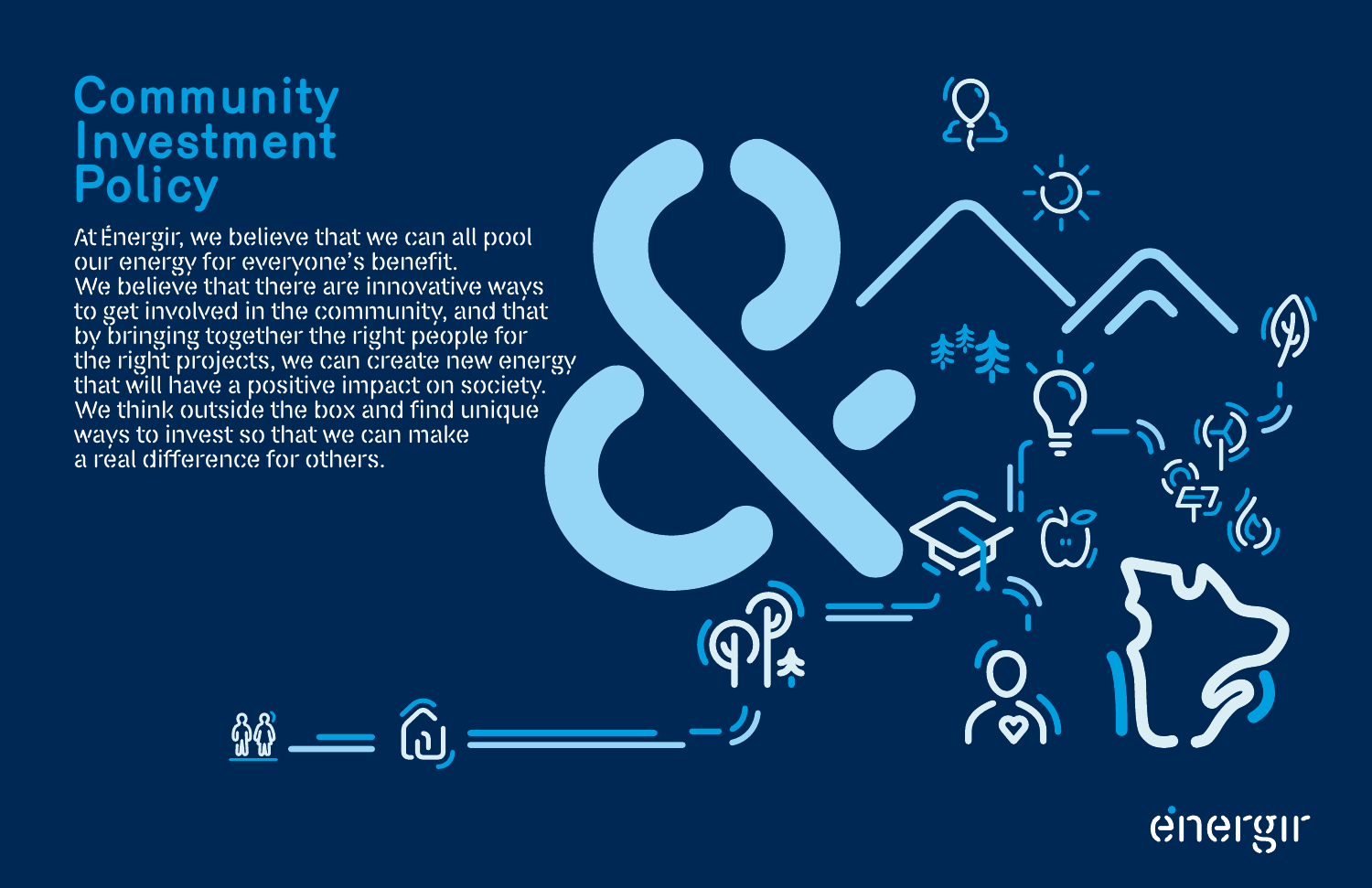## Preamble **Contribution to Sustainable Development Goals**

**For decades, Énergir has played an active role in improving the quality of life of the community.** 

**In this Community Investment Policy, Énergir presents the guidelines that govern the way it selects and manages philanthropic initiatives.**

**In keeping with sustainable development objectives, Énergir's Community Investment Policy prioritizes strategic projects and initiatives that help improve the quality of life in the community. The company rigorously applies this policy in order to maximize the impact on the community of the funds and efforts it invests.**



**Énergir intends to play an active role in achieving the UN's sustainable development goals (SDGs), which are aimed at eradicating poverty, protecting the planet and working to ensure that all human beings enjoy peace and prosperity. By working to achieve these goals, we have an opportunity to pursue our initiatives and our commitment to local communities. Through its community investments, Énergir is contributing concretely to SDG 4 – Quality education and SDG 13 – Climate action.**

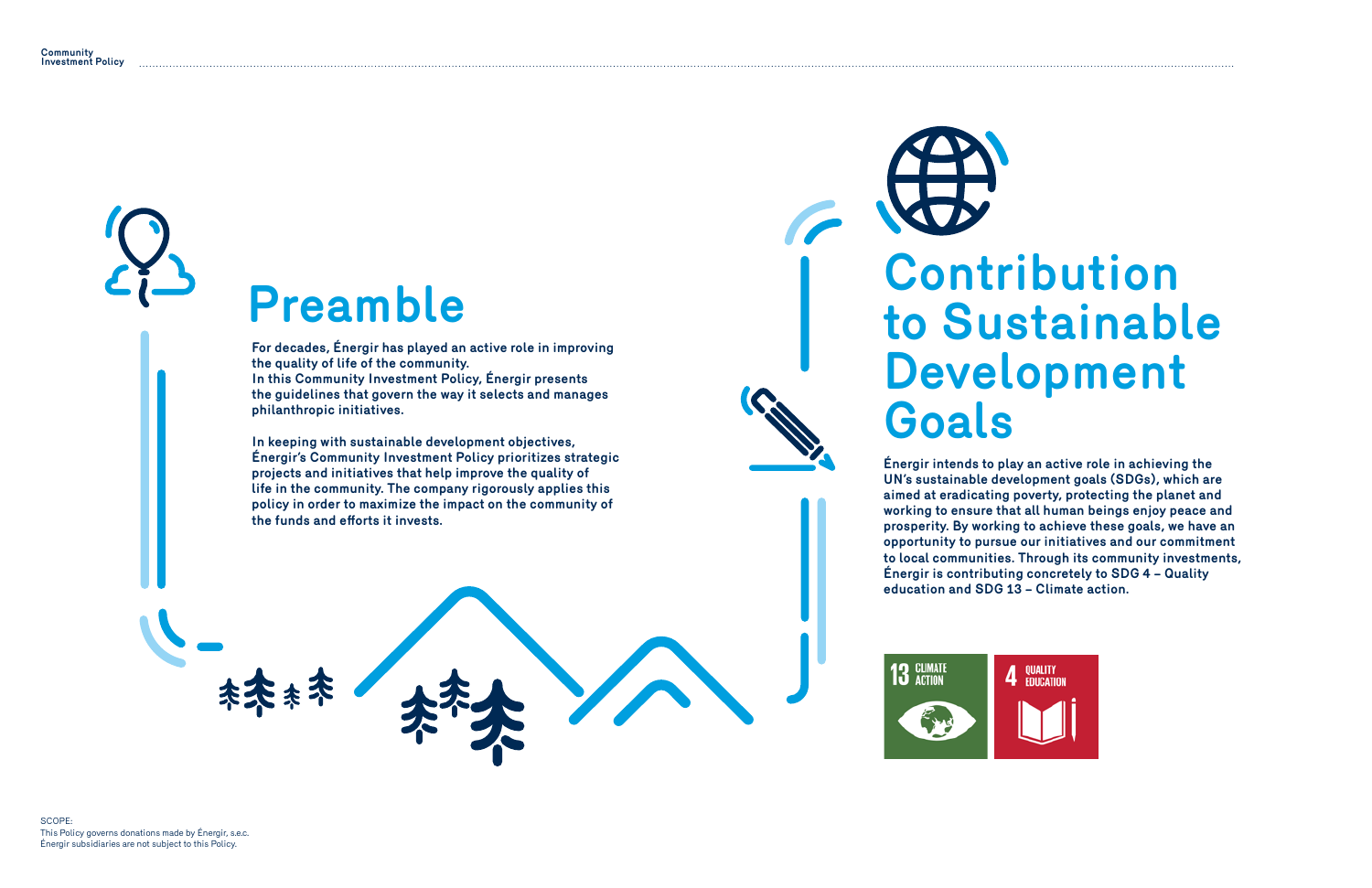## **Guidelines**

## **Target recipients**

#### **1-Proximity**

**Énergir prioritizes support for organizations that are near its head office and business offices. Local involvement is central to Énergir's community investments.**

**Priority is given to projects, organizations or strategic initiatives that are in line with community needs. To accomplish this, the company's regional donation program allows employees to get involved in making donations to their own communities.**

### **2-Combatting climate change**

**Énergir contributes to a brighter energy future by supporting, where possible, initiatives to boost energy efficiency, increasing the share of renewable energy, focusing on the complementarity of electric and gas networks, and diversifying its activities in new, sustainable growth vectors.**

**We will increase our presence in the environmental sector. This initiative will be limited to organizations or projects that are compatible with the company's vision. Énergir's involvement in the environmental sector will lead to a shift in the philanthropic choices made in the last few years.**

#### **3-Employee engagement**

**Énergir capitalizes on its expertise and internal resources to support causes and organizations beyond traditional financial support.** 

**We encourage and recognize the involvement of Énergir employees in the community. To help them, Énergir has developed a community involvement support program for the organizations and causes that are important to them.**

#### **4-Innovation**

**Énergir promotes and support technological, environmental and social innovation.**

**We encourage shared action and collective efforts in order to spur innovative, transformational projects.**

**The following guidelines apply to all donations made by Énergir and guide all of the company's community investment choices.**

> **As most of Énergir's business operations are in Québec, the company focuses on organizations that contribute to the well-being of communities within the province.**

**In addition, Énergir gives preference to organizations in communities where its employees work.**

## **Preferred sectors**

**Requesting organizations must demonstrate that their work is in line with the needs of their community and must comply with our four guidelines. Énergir gives preference to the following sectors: education, social and community causes, culture and the environment. From time to time, Énergir may consider requests from organizations in other sectors that demonstrate their positive social impact on the community.**

#### **Emergency assistance**

**Énergir may grant emergency assistance in the event of a pandemic, disaster, crisis or climate-related natural catastrophe in order to offer immediate support to victims.**

#### **Education**

**Énergir believes that success in school and university are key to achieving a social ideal for Québec. To help develop tomorrow's leaders, Énergir is involved in the education sector through:**

**• University and graduate school scholarships. Students in engineering, science and environmental programs related to the energy sector, as well as students who stand out for their social/community commitment are given priority.**

**• Investments in university chairs with a focus on research and development, particularly with respect to the energy sector**

**• Financing for projects in underprivileged areas aimed at encouraging students to stay in school**



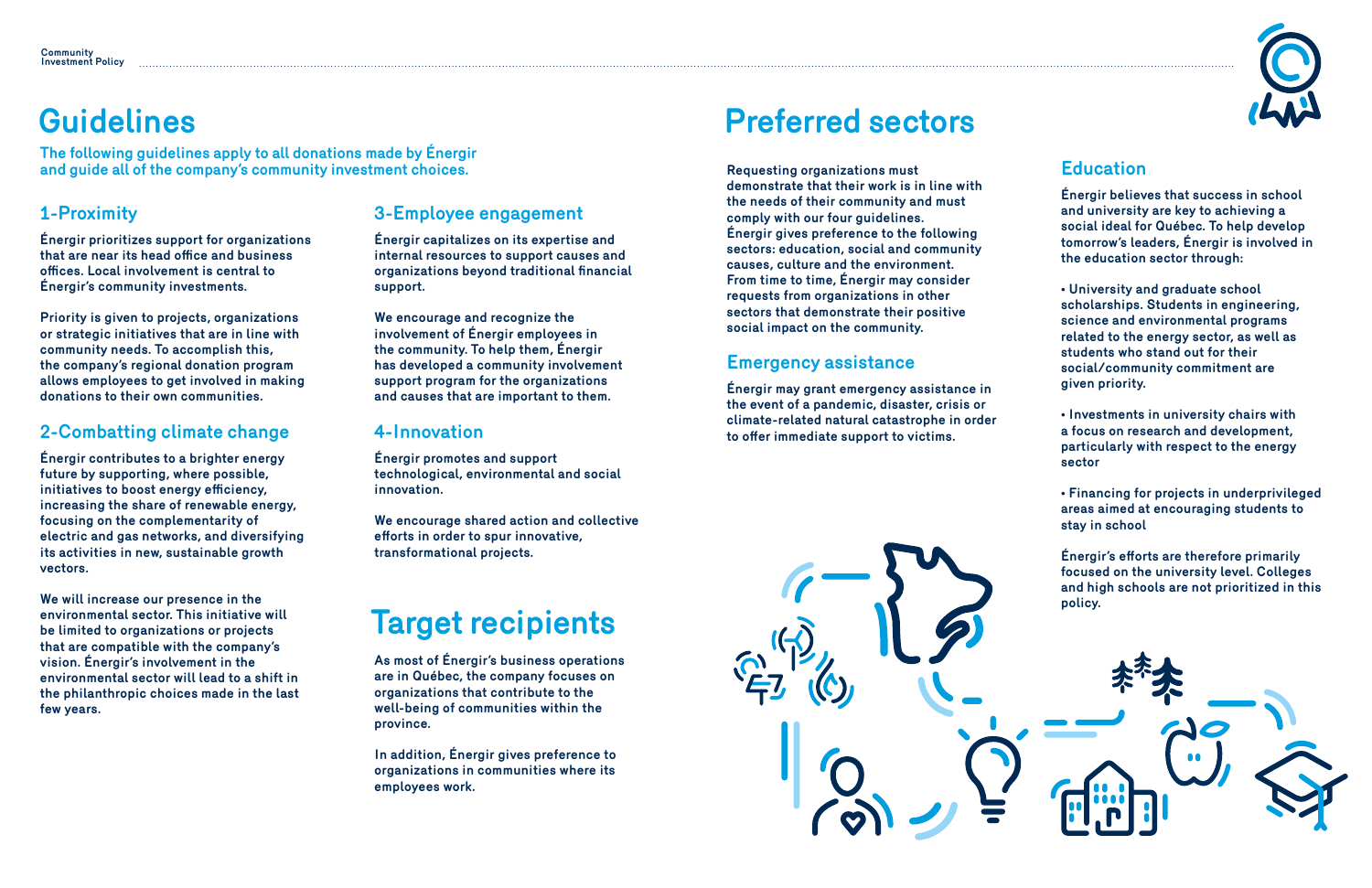## **Types of contributions**

## **Exclusions**

**Énergir shall not contribute to the following causes, projects and organizations:**

**• Individual or private projects or requests to support an individual or family**

**• Projects related to social clubs or company parties**

**• Regional campaigns for organizations that Énergir already supports provincially**

**• Projects connected to a religious, advocacy or political group**

**• Projects requiring the reimbursement of costs related to the consumption of natural gas**

**• Cooperative mission projects abroad**

**• Sports or social events organized for the entertainment of employees, family members or partners**

**• School or university competitions or student associations**

**• Individual or team sports challenges to benefit a cause, or concerts or fundraising campaigns for choirs or orchestras, unless the request is made by an Énergir employee through the employee community involvement support program**





#### **Financial support**

**Énergir gives priority to financial support for organizations whose work is in line with the needs of their community. Donations may support an organization's mission or the implementation of a project within the organization.**

#### **Equipment donations**

**From time to time, Énergir may make donations of computer equipment or other types of equipment. As with financial contributions, only organizations operating in the preferred sectors specified in the Community Investment Policy are eligible for these donations. Organizations wishing to request equipment donations can do so by sending an email to dons@energir.com**

#### **Donations for benefit events**

**The purchase of tickets for events benefiting an organization, whether or not it is already supported by Énergir, is not encouraged.** 



#### **Culture**

**Énergir believes that culture is a collective asset that contributes to the overall development of Québec society. It is therefore essential that Québec adopts a cultural framework that gives its creators and artists the means to create and innovate. Énergir is therefore involved in culture through donations to:**

**• Organizations dedicated to theatre and music. Énergir primarily supports organizations that promote cultural outreach in neighbourhoods near its offices.**

**• Organizations that use culture as a means for developing and educating young people from underprivileged areas**

**In addition, Énergir is involved in the health care sector through donations to hospital foundations during major fundraising campaigns.**

#### **Social and community causes**

**In order to contribute to society and improve conditions in nearby communities, Énergir is involved in social and community organizations through donations to:**

**• Organizations that work to improve living conditions for people in the neighbourhoods near Énergir's head office or business offices**

**• Major social or community causes**

**• Regional organizations, provided the organization in question improves the quality of life for society's less fortunate**

#### **Environment**

**Énergir is very concerned about reducing greenhouse gas emissions. In addition to raising the awareness of its employees, customers and business partners regarding sound environmental management, the company is involved through donations to:**

**• Organizations that are making a substantial effort to improve communities in keeping with sustainable development objectives. Énergir gives preference to organizations that work to reduce greenhouse gas emissions or are in land development.**

**• Organizations that are taking action to develop knowledge about renewable energy Énergir gives preference to projects that are in line with its vision.**